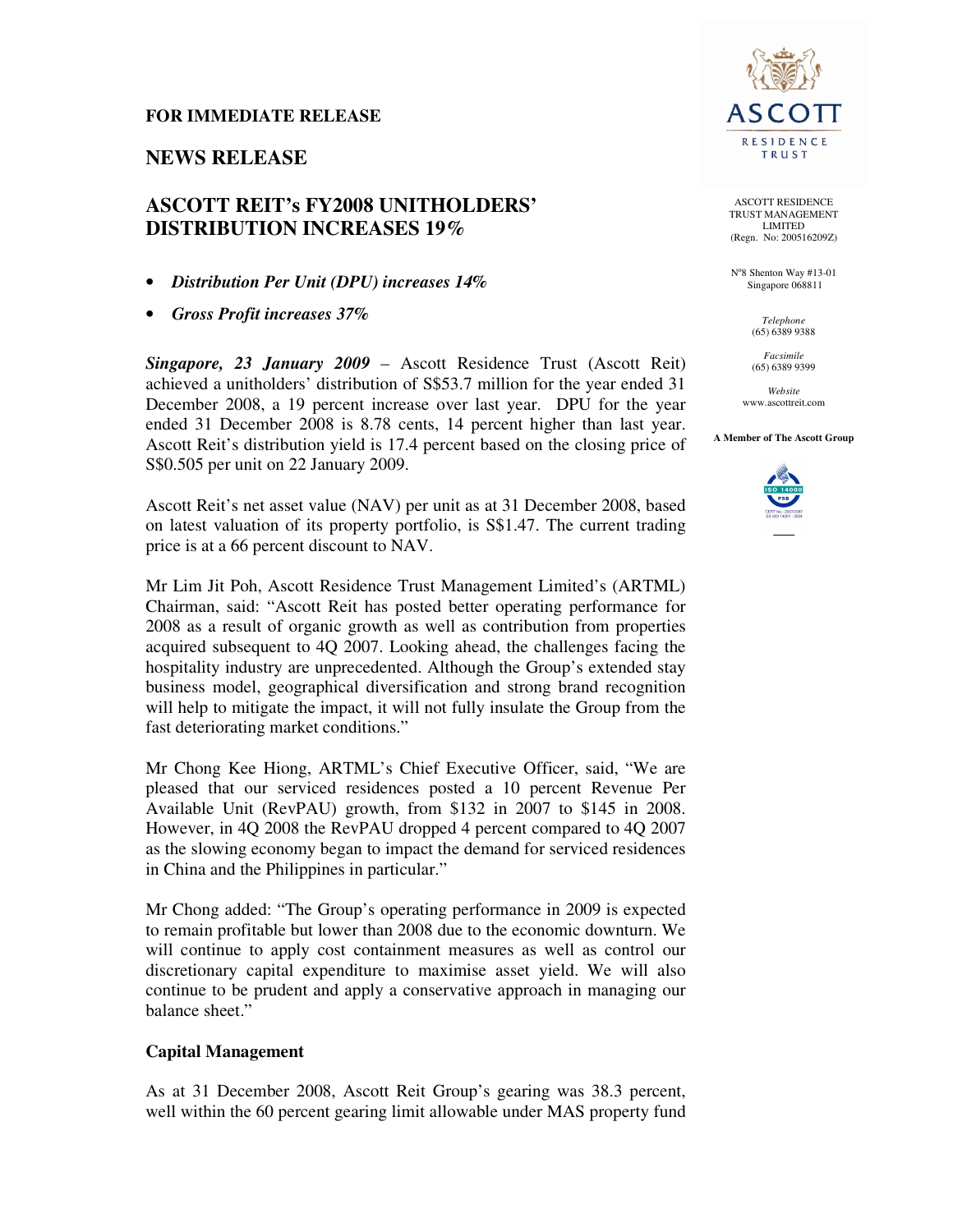guidelines, with an average cost of debt of 3.5 percent and a healthy interest cover of 4.5 times. More than 70 percent of our debt is on fixed rate as we have consistently taken a conservative approach to capital management.

More than 80 percent of Ascott Reit's loans are only due for refinancing in 2011 and beyond.

Upon completion of the latest acquisition of Somerset West Lake in Vietnam, which is expected to be in 1Q 2009, gearing will only increase by 0.8 percentage point to 39.1 percent. Ascott Reit's portfolio will grow to S\$1.53 billion, comprising 38 properties with 3,642 units in 11 cities across seven countries.

Highlights of Results for the Period 1 January 2008 to 31 December 2008

|                                   | <b>FY 2008</b> | FY 2007 | Better/ (Worse)<br>$+/-$ |
|-----------------------------------|----------------|---------|--------------------------|
| <b>Revenue (S\$ million)</b>      | 192.4          | 154.8   | $+24\%$                  |
| <b>Gross Profit (S\$ million)</b> | 95.5           | 69.7    | $+37%$                   |
| <b>Unitholders' Distribution</b>  |                |         |                          |
| (S\$ million)                     | 53.7           | 45.1    | $+19\%$                  |
| <b>DPU</b> (S cents)              | 8.78           | 7.70    | $+14\%$                  |

## *FY 2008 vs FY 2007*

 Unitholders' Distribution for FY2008 increased 19 percent to S\$53.7 million due to strong operating performance from the Group's serviced residences in Singapore, Vietnam, China and Philippines as well as additional properties acquired subsequent to 4Q 2007.

## *4Q 2008 vs 4Q 2007*

|                                   | 4Q 2008 | 4Q 2007 | Better/(Worse)<br>$+/-$ |
|-----------------------------------|---------|---------|-------------------------|
| <b>Revenue (S\$ million)</b>      | 47.7    | 42.9    | $+11\%$                 |
| <b>Gross Profit (S\$ million)</b> | 20.9    | 19.2    | $+9\%$                  |
| <b>Unitholders' Distribution</b>  |         |         |                         |
| (S\$ million)                     | 10.3    | 12.8    | $-20\%$                 |
| <b>DPU</b> (S cents)              | -69     | 2.12    | $-20%$                  |

- Unitholders' distribution for 4Q 2008 is lower than that for 4Q 2007 mainly due to oneoff expenses made in 4Q 2008. Excluding these one-off expenses, the variance in unitholders' distribution for 4Q 2008 compared to 4Q 2007 is S\$0.8 million or 6% lower, attributed mainly to higher finance costs.
- The one-off expenses amount to about S\$1.7 million and relate mainly to a contribution made by Somerset Liang Court ("SLC") to the MCST of Liang Court property for SLC's share of the refurbishment cost in relation to common areas.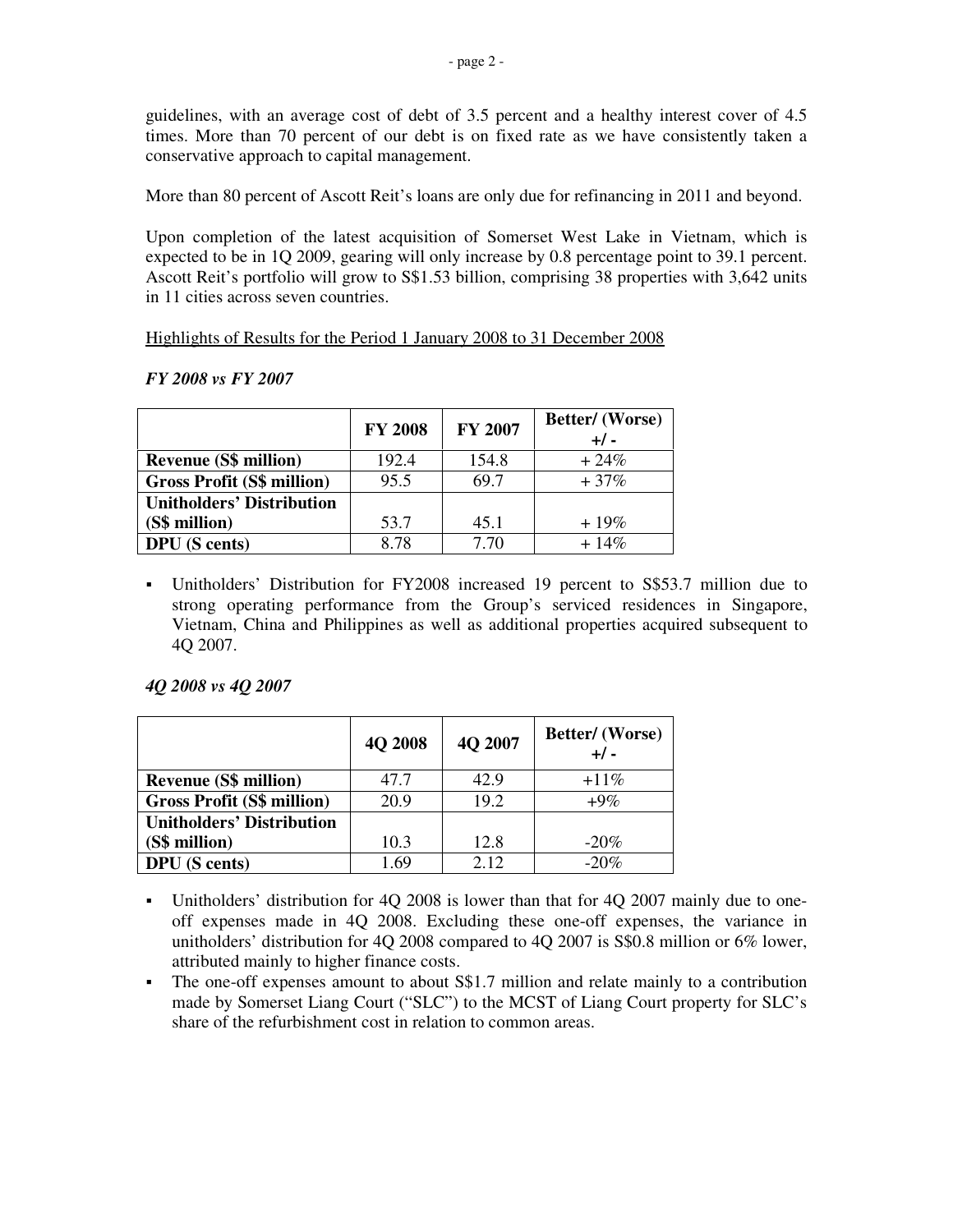## **About Ascott Residence Trust**

Ascott Residence Trust (Ascott Reit) is the first Pan-Asian serviced residence real estate investment trust established with the objective of investing primarily in real estate and real estate-related assets which are income-producing and which are used or predominantly used, as serviced residences or rental housing properties in the Pan-Asian region.

Comprising an initial asset portfolio of 12 strategically located properties in seven Pan-Asian cities, Ascott Reit was listed with an asset size of about S\$856 million. Upon completion of the latest acquisition in Hanoi, Ascott Reit's portfolio will expand to S\$1.53 billion, comprising 38 properties with 3,642 units in 11 cities across seven countries.

Ascott Reit is managed by Ascott Residence Trust Management Limited, an indirect whollyowned subsidiary of CapitaLand, one of Asia's largest real estate companies.

For more information about Ascott Reit, please visit http://www.ascottreit.com.

#### Important Notice

The value of units in Ascott Reit and the income derived from them may fall as well as rise. Units in Ascott Reit are not obligations of, deposits in, or guaranteed by the Manager or any of its affiliates. An investment in the units in Ascott Reit is subject to investment risks, including the possible loss of the principal amount invested. The past performance of Ascott Reit is not necessarily indicative of its future performance.

This announcement may contain forward-looking statements that involve risks and uncertainties. Actual future performance, outcomes and results may differ materially from those expressed in forward-looking statements as a result of a number of risks, uncertainties and assumptions. Representative examples of these factors include (without limitation) general industry and economic conditions, interest rate trends, cost of capital and capital availability, competition from similar developments, shifts in expected levels of property rental income, changes in operating expenses, including employee wages, benefits and training, property expenses and governmental and public policy changes and the continued availability of financing in the amounts and the terms necessary to support future business. Investors are cautioned not to place undue reliance on these forward-looking statements, which are based on the current view of the Manager on future events.

Investors have no right to request the Manager to redeem their units in Ascott Reit while the units in Ascott Reit are listed. It is intended that unitholders may only deal in their units in Ascott Reit through trading on the SGX-ST. Listing of the units in Ascott Reit on the SGX-ST does not guarantee a liquid market for the units in Ascott Reit.